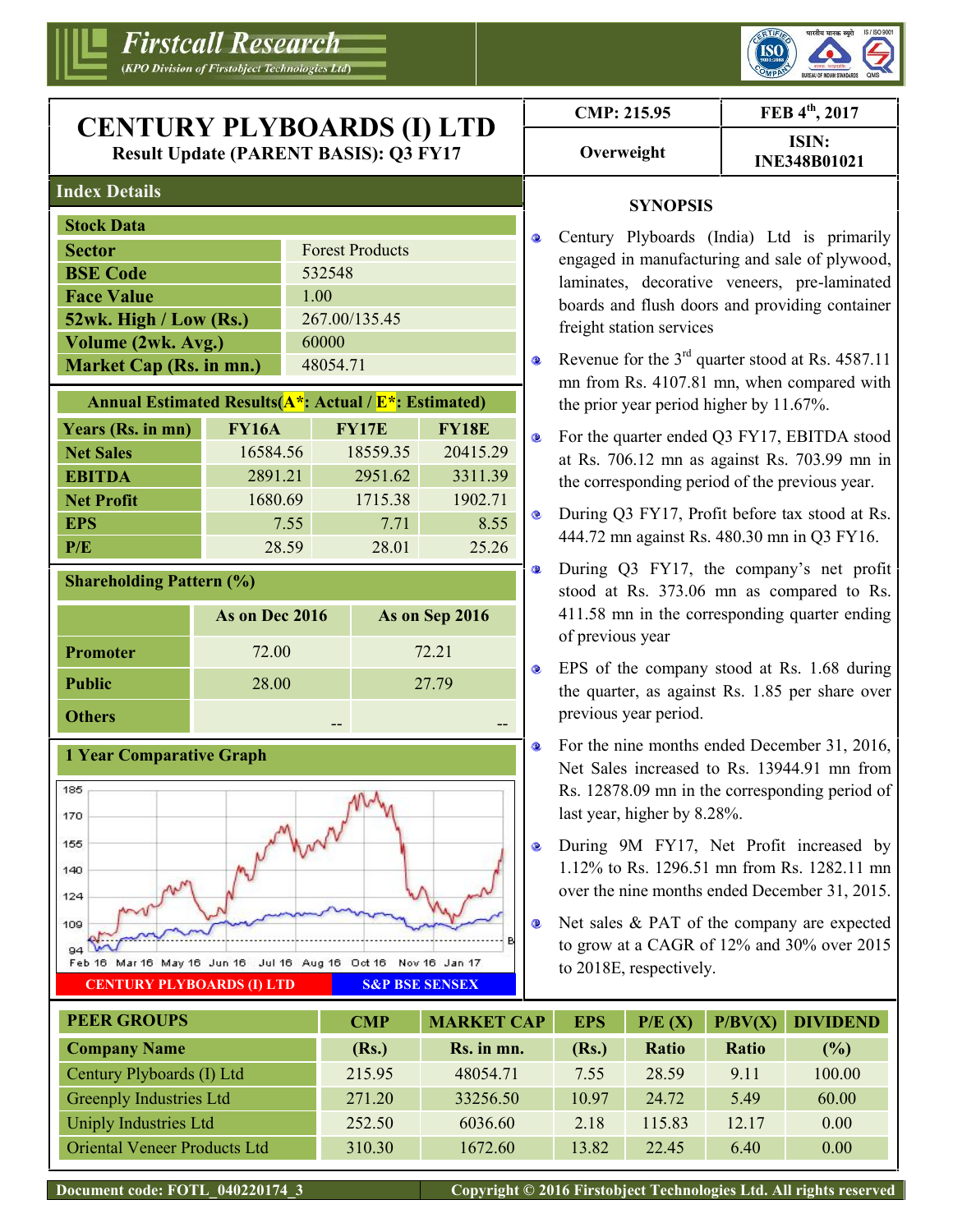

## **QUARTERLY HIGHLIGHTS (PARENT BASIS)**

## **Results updates- Q3 FY17,**

| (Rs. in million)  | <b>Dec-16</b> | $Dec-15$ | % Change |
|-------------------|---------------|----------|----------|
| <b>Revenue</b>    | 4587.11       | 4107.81  | 11.67%   |
| <b>Net Profit</b> | 373.06        | 411.58   | (9.36)   |
| <b>EPS</b>        | 1.68          | 1.85     | (9.36)   |
| <b>EBIDTA</b>     | 706.12        | 703.99   | $0.30\%$ |

Revenue for the  $3<sup>rd</sup>$  quarter stood at Rs. 4587.11 million as against Rs. 4107.81 million, when compared with the prior year period, an increase of 11.67%. EBIDTA is Rs. 706.12 million as against Rs. 703.99 million in the corresponding period of the previous year. The company's net profit stood at Rs. 373.06 million from Rs. 411.58 million in the corresponding quarter ending of previous year. Reported earnings per share of the company stood at Rs. 1.68 during the quarter as against Rs. 1.85 per share over previous year period.

#### **Break up of Expenditure**

| <b>Break up of</b>                              | <b>Value in Rs. Million</b> |                | <b>Break up of Expenditure (Q3 FY17)</b> |                                           |                                     |
|-------------------------------------------------|-----------------------------|----------------|------------------------------------------|-------------------------------------------|-------------------------------------|
| <b>Expenditure</b>                              | <b>Q3 FY17</b>              | <b>Q3 FY16</b> | $\frac{0}{0}$<br><b>Change</b>           |                                           |                                     |
| <b>Cost of Material</b><br>Consumed             | 1447.78                     | 1533.85        | $-6\%$                                   |                                           | <b>Cost of Material Consumed</b>    |
| <b>Purchases of Stock-in-</b><br>trade          | 736.58                      | 611.51         | 20%                                      | 18%<br>36%                                | <b>Purchases of Stock-in-Trade</b>  |
| <b>Employee Benefit</b><br><b>Expenses</b>      | 637.45                      | 587.47         | 9%                                       | 8 <sub>0</sub><br>16%<br>18° <sub>0</sub> | <b>Employee Benefit Expenses</b>    |
| Depreciation $&$<br><b>Amortization Expense</b> | 149.48                      | 113.60         | 32%                                      |                                           | Depreciation & Amortization Expense |
| <b>Excise duty</b>                              | 332.49                      | 303.36         | 10%                                      |                                           | <b>Excise Duty</b>                  |
| Other Expenditure                               | 743.81                      | 713.52         | 4%                                       |                                           | <b>Other Expenditure</b>            |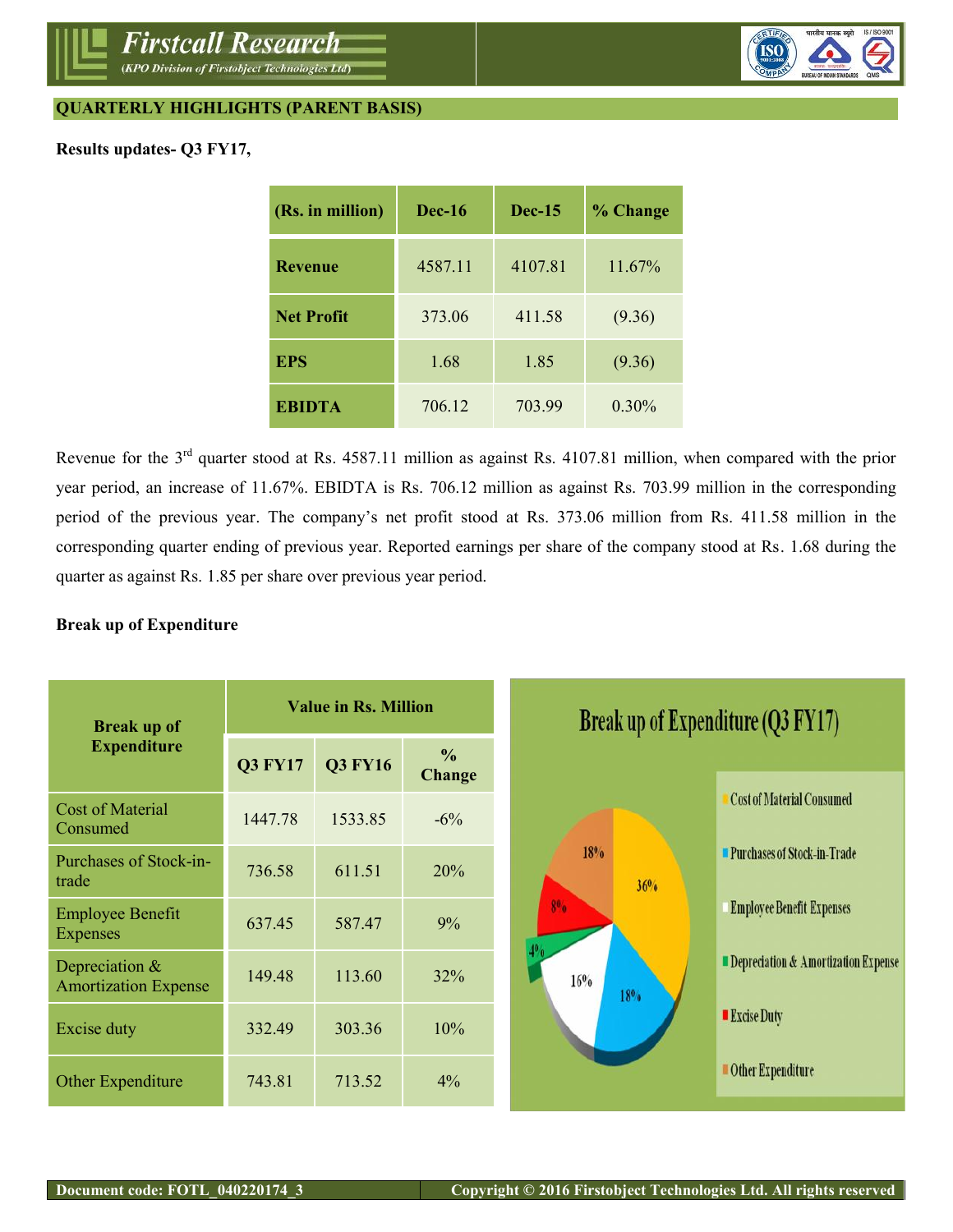(KPO Division of Firstobject Technologies Ltd)

*Firstcall Research* 

## **Segment Revenue**





## **Latest Updates**

 The shareholding of the Company in its Subsidiary, Century Ply (Singapore) Pte. Ltd. has been increased from 51% to 97.26% on January 31, 2017 consequent upon allotment of 5139846 Shares of USD 1 each.

### **Medium Density Fibre Board:**

- Strategically located at hoshiarpur, Punjab, an area with adequate supply of raw material
- Plant has a capacity of 600 cbm per day
- Total capex to be incurred 3800 mn out of which the company has incurred approx. 2070 mn till 31<sup>st</sup> December 2016.
- All major machineries and equipment are delivered and under installation at plant site.
- Expected to commence from March 2017.

#### **COMPANY PROFILE**

Century Plyboards (India) Limited is a plywood manufacturer. The Company's segments include plywood, laminate, CFS services and Others. The Company's geographical segments are demarcated into India and overseas. The plywood segment includes plywood, block-board, veneer and timber. The laminate segment includes decorative laminates and prelaminated boards. The CFS services segment includes container freight station services. The Others segment includes mainly trading of chemicals, minerals, readymade furniture and equipments. The Company's product portfolio includes doors, decorative veneer, new age products (NAP), fiber cement boards, particle boards, look book, slimline, mono core, magnetic laminates and prelaminated boards. The Company is also engaged in the logistics business through the management of a container freight station. The Company's units are spread across India in Joka (West Bengal), Guwahati (Assam), Kandla (Gujarat), Chennai (Tamil Nadu) and Karnal (Haryana).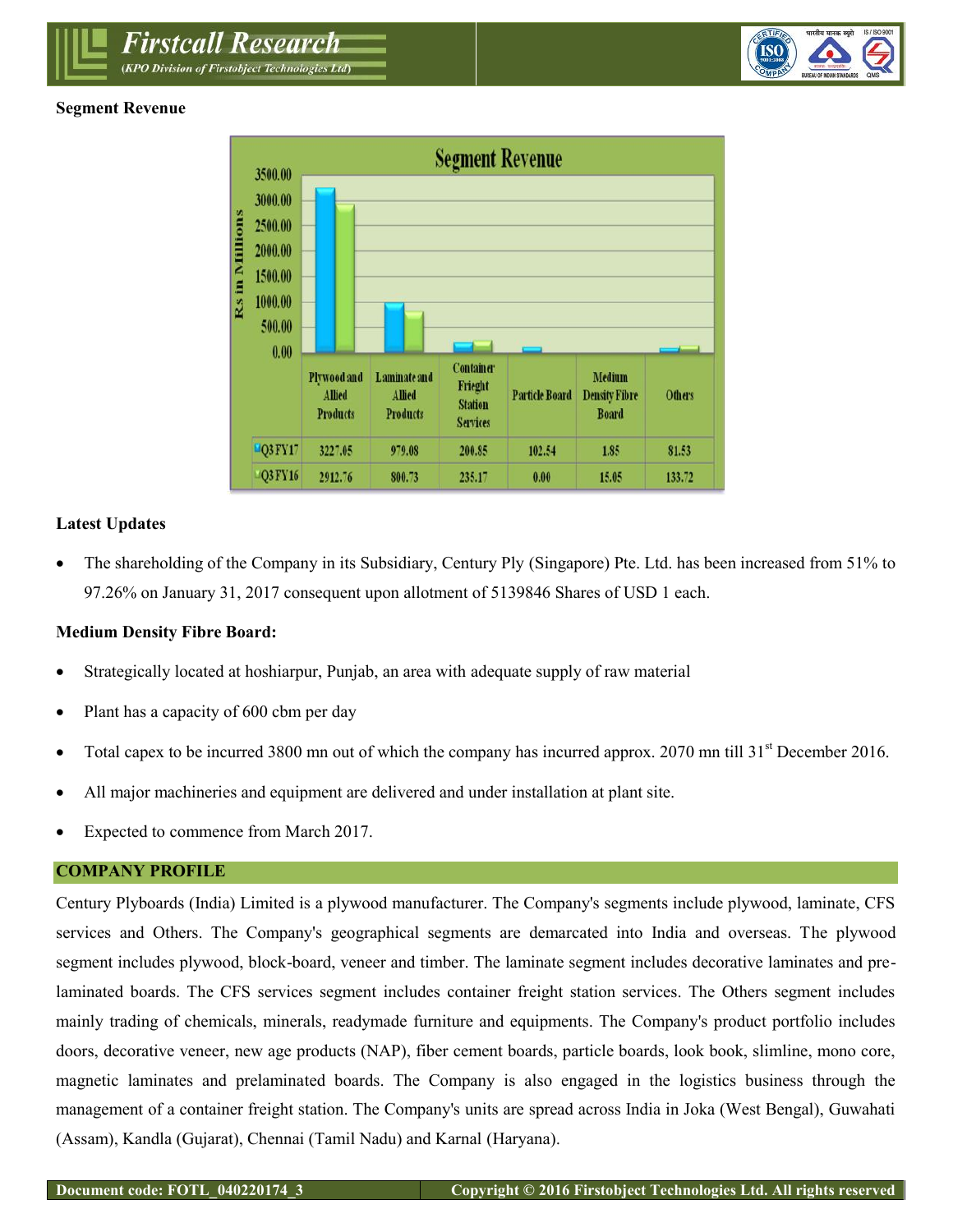# **FINANCIAL HIGHLIGHT (PARENT BASIS)** *(A\*- Actual, E\* -Estimations & Rs. In Millions)*

**Balance Sheet as of March 31, 2015 -2018E**

|                                          | <b>FY15A</b> | <b>FY16A</b> | <b>FY17E</b> | <b>FY18E</b> |
|------------------------------------------|--------------|--------------|--------------|--------------|
| <b>SOURCES OF FUNDS</b>                  |              |              |              |              |
| <b>Shareholder's Funds</b>               |              |              |              |              |
| <b>Share Capital</b>                     | 222.53       | 222.53       | 222.53       | 222.53       |
| <b>Reserves and Surplus</b>              | 3653.28      | 5066.30      | 6766.35      | 8669.06      |
| 1. Sub Total - Net worth                 | 3875.81      | 5288.83      | 6988.88      | 8891.59      |
| <b>Non Current Liabilities</b>           |              |              |              |              |
| Long term borrowings                     | 814.20       | 640.79       | 1050.89      | 1177.00      |
| Other Long term liabilities              | 28.62        | 47.10        | 32.97        | 36.60        |
| 2. Sub Total - Non Current Liabilities   | 842.81       | 687.88       | 1083.86      | 1213.59      |
| <b>Current Liabilities</b>               |              |              |              |              |
| Short term borrowings                    | 3743.99      | 3409.65      | 3593.77      | 3701.58      |
| <b>Trade Payables</b>                    | 652.24       | 848.00       | 1212.65      | 1406.67      |
| <b>Other Current Liabilities</b>         | 958.97       | 1135.09      | 1271.30      | 1398.43      |
| <b>Short Term Provisions</b>             | 425.77       | 90.39        | 101.23       | 110.34       |
| 3. Sub Total - Current Liabilities       | 5780.98      | 5483.13      | 6178.95      | 6617.02      |
| Total Liabilities $(1+2+3)$              | 10499.59     | 11459.84     | 14251.68     | 16722.20     |
| <b>APPLICATION OF FUNDS</b>              |              |              |              |              |
| <b>Non-Current Assets</b>                |              |              |              |              |
| <b>Fixed Assets</b>                      |              |              |              |              |
| i) Tangible assets                       | 2075.31      | 2029.30      | 2577.21      | 3092.65      |
| ii) Intangible assets                    | 13.74        | 11.52        | 12.67        | 13.69        |
| iii) Capital work in progress            | 226.83       | 300.63       | 868.60       | 1051.01      |
| iv) Intangible asset under development   | 0.00         | 1.55         | 2.66         | 3.06         |
| v) Expenditure on new Expansion projects | 0.00         | 631.87       | 0.00         | 0.00         |
| a) Sub Total - Fixed Assets              | 2315.87      | 2974.88      | 3461.14      | 4160.40      |
| b) Non Current Investments               | 451.18       | 496.74       | 541.45       | 584.77       |
| c) Deferred tax Assets                   | 70.33        | 135.82       | 176.56       | 213.64       |
| d) Long Term loans and advances          | 788.86       | 1076.44      | 1420.90      | 1662.46      |
| e) Other non-current assets              | 23.20        | 0.00         | 0.00         | 0.00         |
| <b>1. Sub Total - Non Current Assets</b> | 3649.44      | 4683.88      | 5600.06      | 6621.27      |
| <b>Current Assets</b>                    |              |              |              |              |
| Inventories                              | 3200.45      | 2751.51      | 3168.89      | 3595.29      |
| Trade receivables                        | 2681.41      | 2897.84      | 3332.51      | 3732.42      |
| <b>Cash and Bank Balances</b>            | 170.26       | 190.42       | 215.17       | 238.84       |
| Short-terms loans & advances             | 663.36       | 691.72       | 940.74       | 1241.77      |
| Other current assets                     | 134.67       | 244.49       | 994.32       | 1292.62      |
| 2. Sub Total - Current Assets            | 6850.14      | 6775.96      | 8651.62      | 10100.93     |
| Total Assets (1+2)                       | 10499.59     | 11459.84     | 14251.68     | 16722.20     |

**Document code: FOTL\_040220174\_3 Copyright © 2016 Firstobject Technologies Ltd. All rights reserved**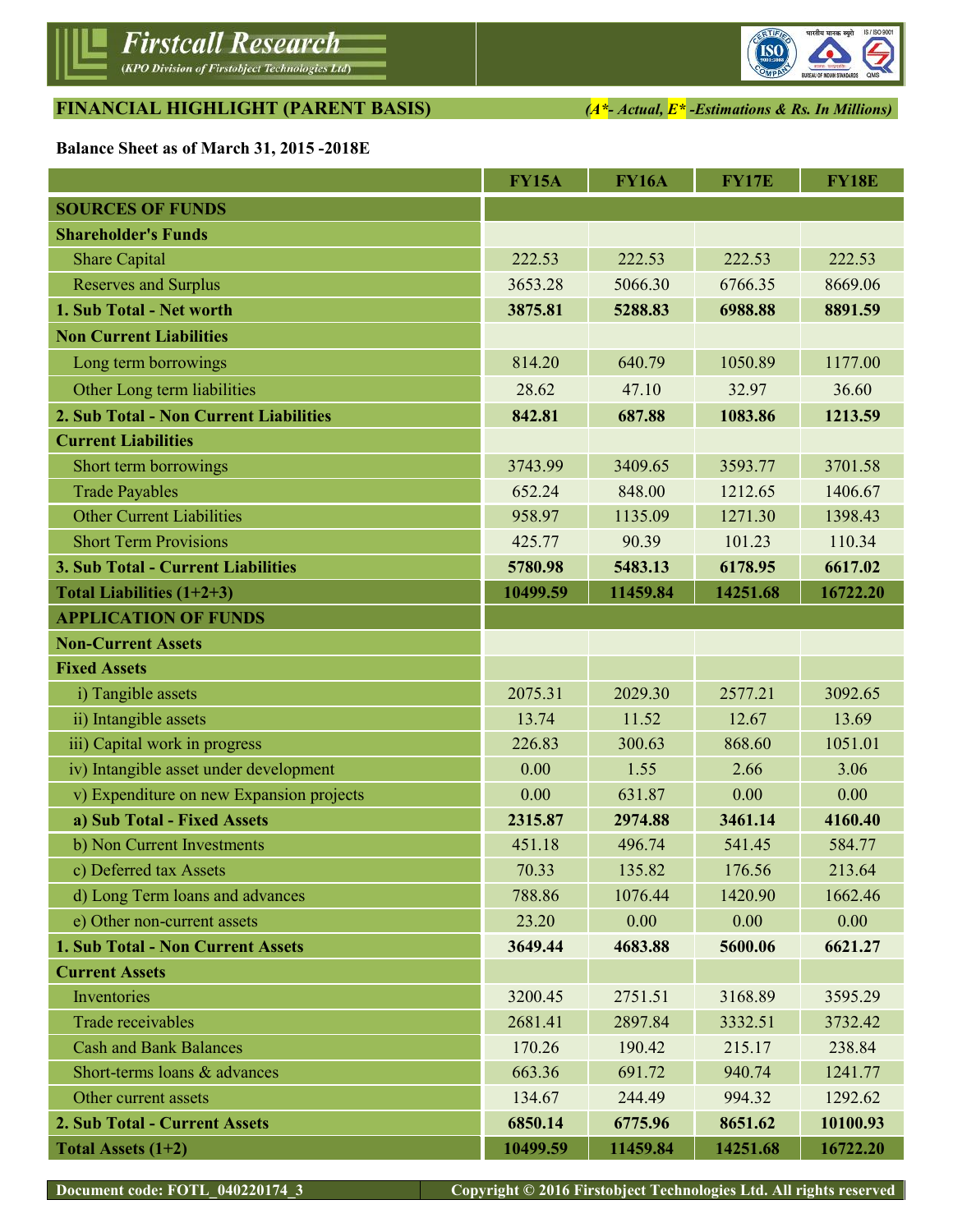

**Annual Profit & Loss Statement for the period of 2015 to 2018E**

| Value(Rs.in.mn)         | <b>FY15A</b> | <b>FY16A</b> | <b>FY17E</b> | <b>FY18E</b> |
|-------------------------|--------------|--------------|--------------|--------------|
| <b>Description</b>      | 12m          | 12m          | 12m          | 12m          |
| <b>Net Sales</b>        | 15648.08     | 16584.56     | 18559.35     | 20415.29     |
| Other Income            | 36.53        | 16.33        | 22.50        | 24.53        |
| <b>Total Income</b>     | 15684.61     | 16600.89     | 18581.85     | 20439.81     |
| Expenditure             | $-13005.62$  | $-13709.68$  | $-15630.24$  | $-17128.42$  |
| <b>Operating Profit</b> | 2678.99      | 2891.21      | 2951.62      | 3311.39      |
| Interest                | $-432.93$    | $-467.27$    | $-356.00$    | $-398.72$    |
| Gross profit            | 2246.06      | 2423.94      | 2595.62      | 2912.67      |
| Depreciation            | $-448.03$    | $-446.41$    | $-526.65$    | $-595.11$    |
| Profit Before Tax       | 1798.03      | 1977.53      | 2068.97      | 2317.55      |
| Tax                     | $-289.82$    | $-296.84$    | $-353.59$    | $-414.84$    |
| <b>Net Profit</b>       | 1508.21      | 1680.69      | 1715.38      | 1902.71      |
| Equity capital          | 222.53       | 222.53       | 222.53       | 222.53       |
| <b>Reserves</b>         | 3637.68      | 5050.97      | 6766.35      | 8669.06      |
| Face value              | 1.00         | 1.00         | 1.00         | 1.00         |
| <b>EPS</b>              | 6.78         | 7.55         | 7.71         | 8.55         |

## **Quarterly Profit & Loss Statement for the period of 30 th Jun, 2016 to 31 st Mar, 2017E**

| Value(Rs.in.mn)          | $30$ -Jun-16 | 30-Sep-16  | 31-Dec-16  | 31-Mar-17E |
|--------------------------|--------------|------------|------------|------------|
| <b>Description</b>       | 3m           | 3m         | 3m         | 3m         |
| <b>Net sales</b>         | 4057.53      | 4960.64    | 4587.11    | 4954.07    |
| Other income             | 8.03         | 13.14      | 0.29       | 1.04       |
| <b>Total Income</b>      | 4065.56      | 4973.78    | 4587.39    | 4955.12    |
| Expenditure              | $-3374.07$   | $-4203.56$ | $-3881.27$ | $-4171.33$ |
| <b>Operating profit</b>  | 691.49       | 770.22     | 706.12     | 783.79     |
| Interest                 | $-88.69$     | $-60.26$   | $-111.92$  | $-95.13$   |
| Gross profit             | 602.80       | 709.96     | 594.20     | 688.66     |
| Depreciation             | $-92.53$     | $-126.20$  | $-149.48$  | $-158.45$  |
| <b>Profit Before Tax</b> | 510.28       | 583.76     | 444.72     | 530.21     |
| Tax                      | $-79.72$     | $-90.86$   | $-71.66$   | $-111.34$  |
| <b>Net Profit</b>        | 430.55       | 492.90     | 373.06     | 418.87     |
| Equity capital           | 222.53       | 222.53     | 222.53     | 222.53     |
| Face value               | 1.00         | 1.00       | 1.00       | 1.00       |
| <b>EPS</b>               | 1.93         | 2.21       | 1.68       | 1.88       |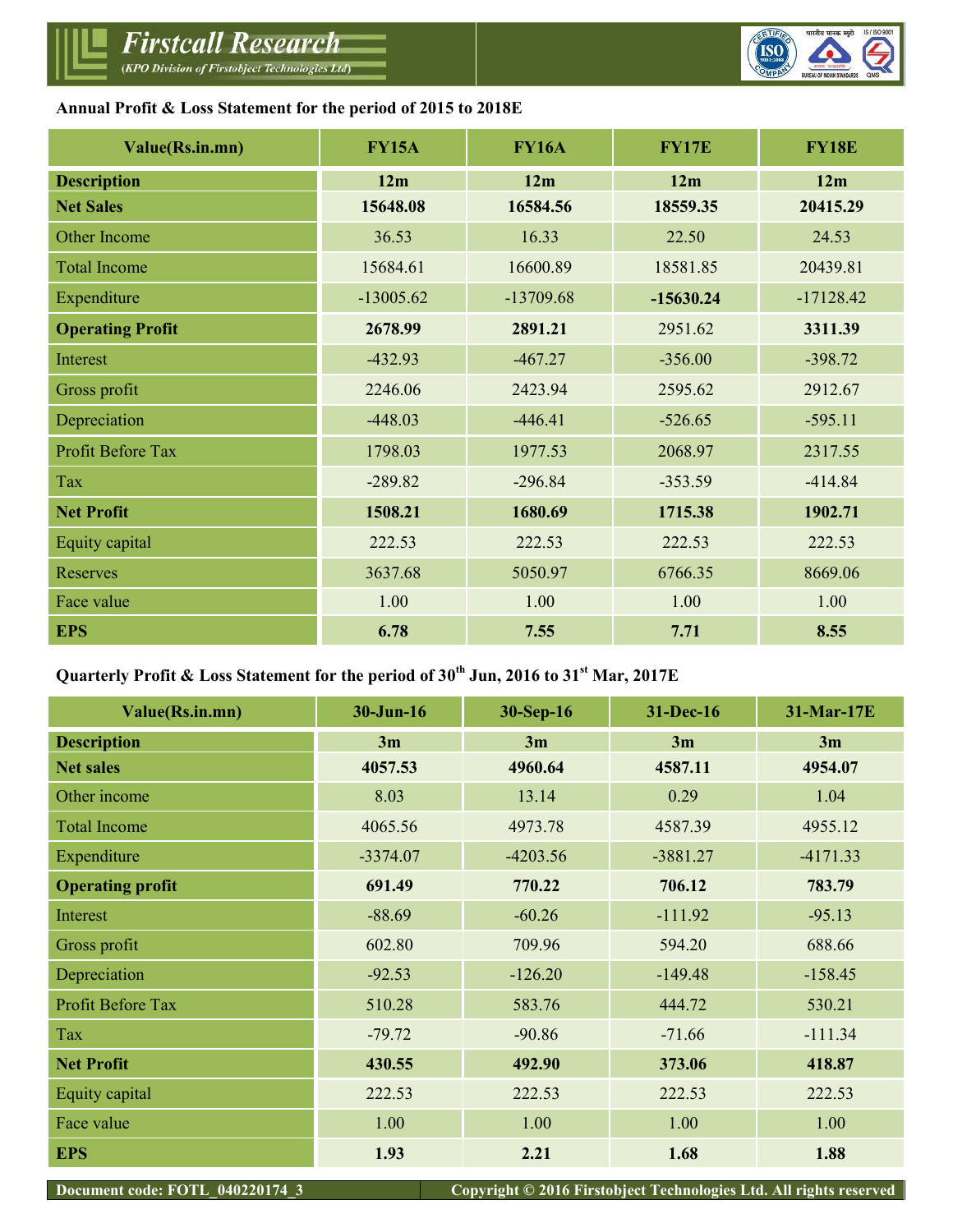

## **Ratio Analysis**

| <b>Particulars</b>       | <b>FY15A</b> | <b>FY16A</b> | <b>FY17E</b> | <b>FY18E</b> |
|--------------------------|--------------|--------------|--------------|--------------|
| $EPS$ (Rs.)              | 6.78         | 7.55         | 7.71         | 8.55         |
| <b>EBITDA Margin (%)</b> | 17.12%       | 17.43%       | 15.90%       | 16.22%       |
| PBT Margin (%)           | 11.49%       | 11.92%       | 11.15%       | 11.35%       |
| PAT Margin (%)           | 9.64%        | 10.13%       | 9.24%        | $9.32\%$     |
| $P/E$ Ratio $(x)$        | 31.86        | 28.59        | 28.01        | 25.26        |
| $ROE$ (%)                | 39.07%       | 31.87%       | 24.54%       | 21.40%       |
| ROCE (%)                 | 37.15%       | 35.80%       | 29.90%       | 28.37%       |
| <b>Debt Equity Ratio</b> | 1.18         | 0.77         | 0.66         | 0.55         |
| EV/EBITDA (x)            | 19.58        | 17.96        | 17.78        | 15.91        |
| <b>Book Value (Rs.)</b>  | 17.35        | 23.70        | 31.41        | 39.96        |
| P/BV                     | 12.45        | 9.11         | 6.88         | 5.40         |

#### **Charts**

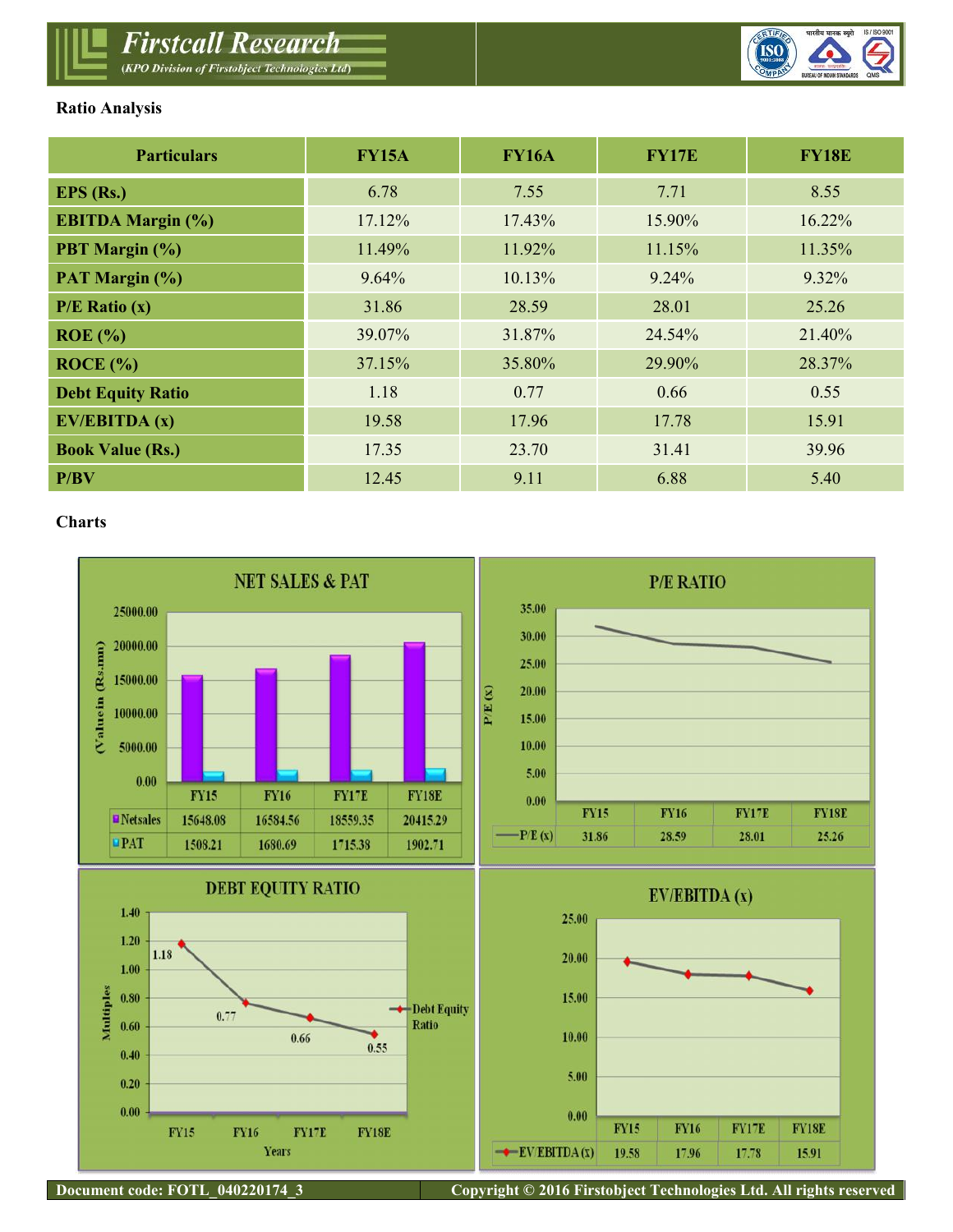*Firstcall Research* (KPO Division of Firstobject Technologies Ltd)





#### **OUTLOOK AND CONCLUSION**

- At the current market price of **Rs. 215.95,** the stock P/E ratio is at 28.01 x FY17E and 25.26 x FY18E respectively.
- **Earning per share (EPS) of the company for the earnings for FY17E and FY18E is seen at Rs. 7.71 and Rs. 8.55** respectively.
- Net Sales and PAT of the company are expected to grow at a CAGR of 12% and 30% over 2015 to 2018E respectively.
- On the basis of EV/EBITDA, the stock trades at  $17.78 \times$  for FY17E and  $15.91 \times$  for FY18E.
- Price to Book Value of the stock is expected to be at  $6.88$  x and  $5.40$  x for FY17E and FY18E respectively.
- Hence, we say that, we are Overweight in this particular scrip for Medium to Long term investment.

## **INDUSTRY OVERVIEW**

#### **Wood panel products**

Wood panel products comprise materials used in making furniture, such as plywood, laminates, medium density fiber boards and decorative veneers. Plywood and medium density fiber boards form the backbone of the Indian furniture space, whereas laminates and decorative veneers are surfacing products which are used for decorative purposes and are being increasingly embraced across socioeconomic milieus. The Indian wood panel market is valued at Rs. 28,500 crore. Plywood has a share of 63% (Rs.18,000 crore).

#### **Plywood**

The Indian plywood industry is over 75 years old. From producing tea chests, it has evolved over the years to emerge as a versatile interior decoration solution. A 70% share of the Rs.18,000 crore industry is held by unorganized players and the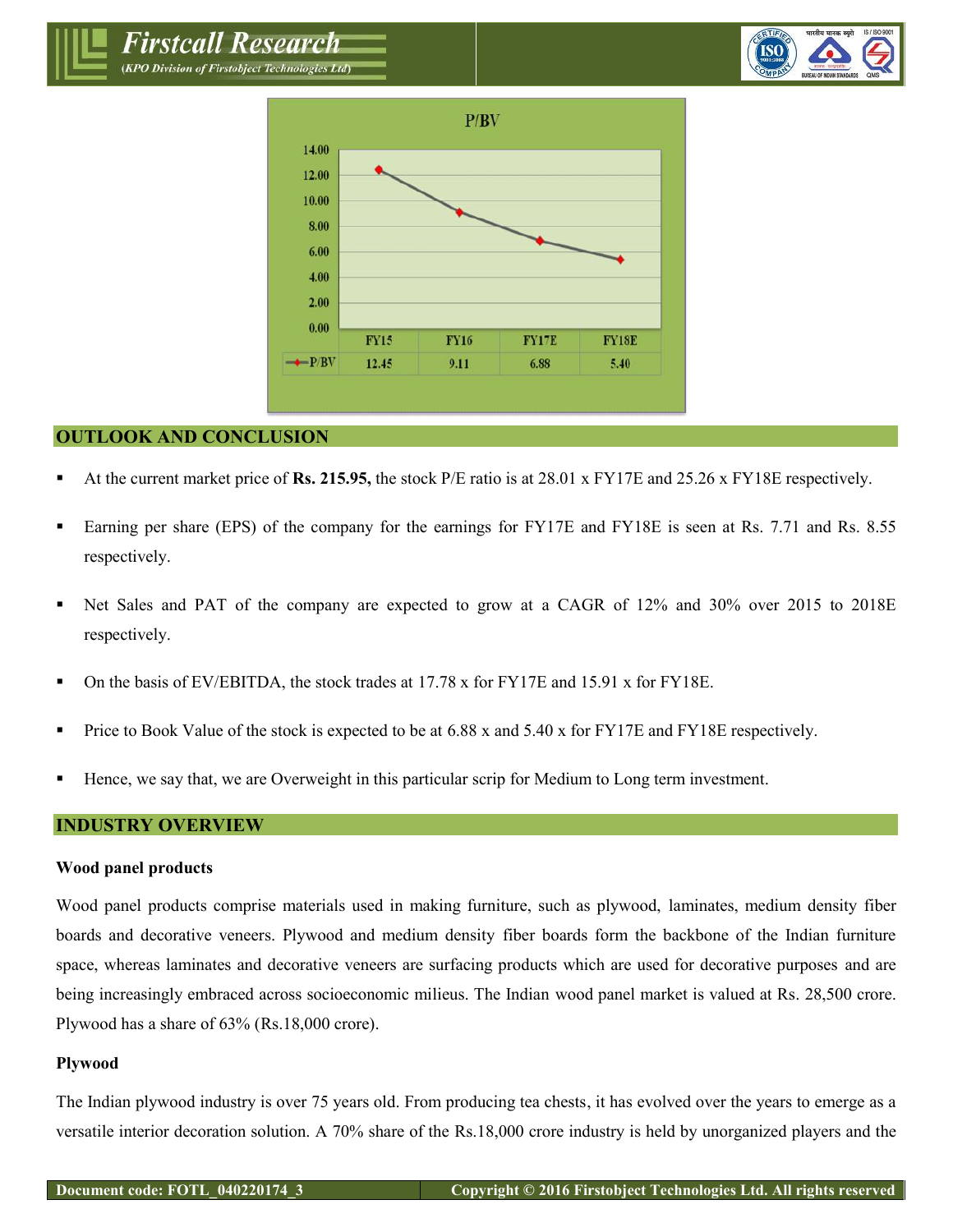rest by organized ones. The organized segment has been growing at a CAGR of 12-15% while the overall plywood industry has grown at a CAGR of 4-6% over the last five years.

Plywood demand is all set to get a boost following a number of decisive initiatives undertaken by the Central Government like 'Smart Cities'. As against a 5-6% growth seen in FY2015-16, a double-digit growth is expected to transpire during the current fiscal. India's plywood industry is likely to reach a market value of Rs. 479.7 billion by 2019. This growth in the plywood market is expected to be led by a surge in the growth of commercial and domestic developments.

## **Laminates**

The past few years have been witness to the growing ubiquity of laminates for furniture and cabinetry. They are preferred over wood and paint for the wide range of choices on offer, their aesthetic appeal, ease of installation and maintenance and their cost-effectiveness. Furthermore, laminates are stain-proof and resistant to light acids, steam, moisture and abrasion. Indian laminates market is pegged at around Rs. 3,500 crore and exports amounts to nearly Rs. 800 crore.

## **MDF**

MDF is a superior substitute for cheap unbranded plywood and demand for it is being driven by a penchant for readymade modular furniture among the young and the aspiring who are eager on aestheticising their interiors. Moreover, with readyto move in offices and retail outlets mushrooming across the country, the prospects for this sector look brighter than ever.

The MDF, market is estimatedly worth~ Rs 35 bn in India and has grown at a CAGR of  $\sim$ 5-8% over the last five years. The Central Government's decision to with hold fresh licenses for the manufacture of plywood has widened the gap between demand and supply. This is a positive development for the MDF industry and will increase the use of engineered panel products.

## **Furniture Industry**

The Indian furniture industry is estimated to be worth  $\sim$ Rs 48000 crore and is growing at a rate of 25% annually.  $\sim$ 85% share of the home furnishing industry is held by unorganized players. However, According to a study by World Bank, India's organized furniture industry is expected to grow by 20% per annum over the next few years and is expected to cross US\$32 bn by 2019. Moreover, the anticipated increase in tourism, hospitality retail and medical sectors is also expected to spur furniture demand in the country.

The expected rise in demand in the residential realty vertical is pegged as high as 20%. The home furniture market will witness concurrent levels of growth over the next five years, with office and institutional segments remaining not too far behind.

## **Out Look**

Revival of the real estate segment: Over the years, there has been a steady shift in employment patterns –from agriculture to manufacturing, which in turn has fuelled the rate of urbanization and demand for real estate. The demand for housing will receive a shot in the arm with Central Government's 'Housing for all by 2022' initiative which will also drive investment and spur demand for modern interiors.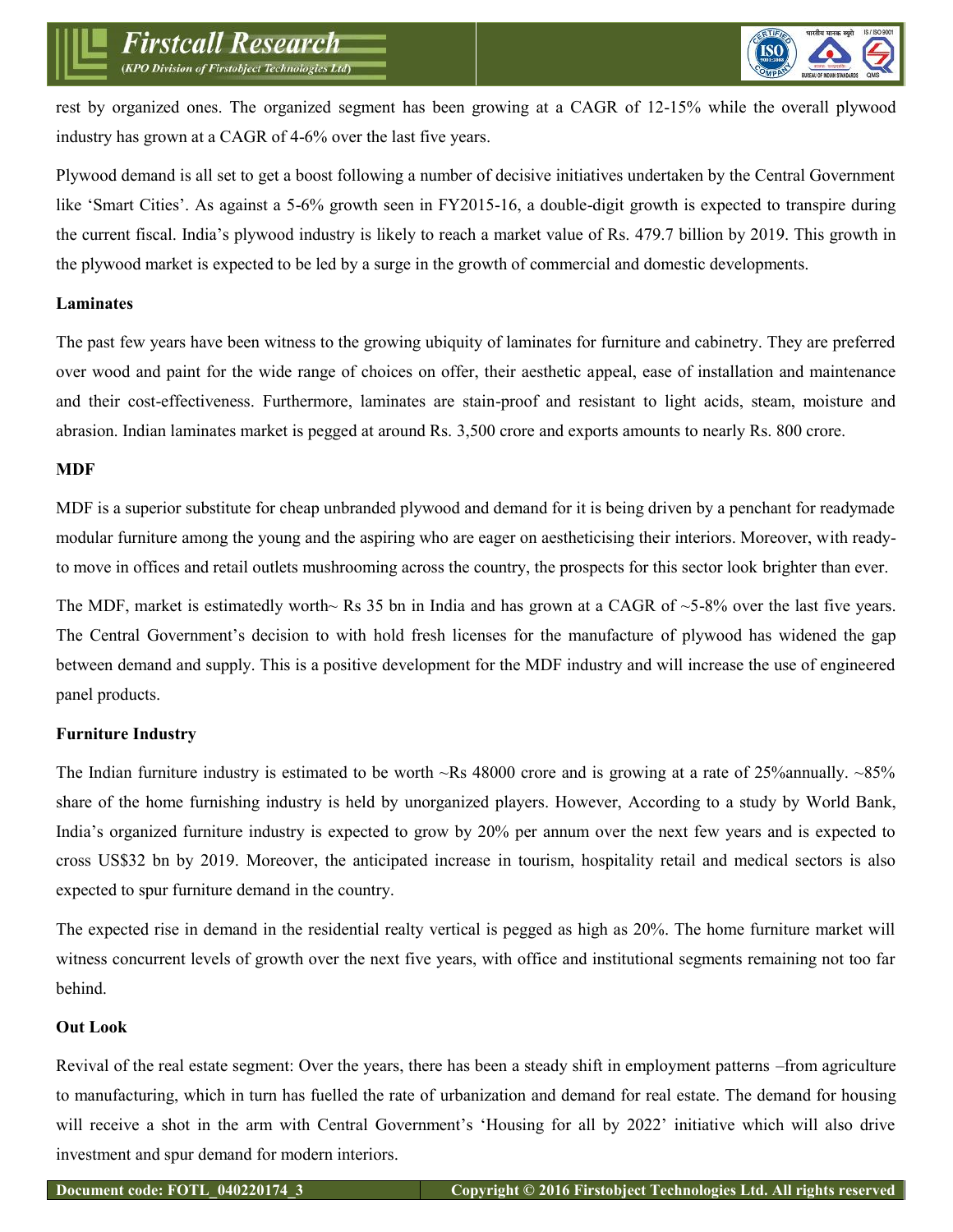

## **Logistics**

The Indian ports and shipping industry plays a vital role in sustaining trade and commerce. Around 95% of India's trade by volume and 70% by value takes place through maritime channels. The logistics business is intimately intertwined with growth in economic activity and the industry is estimated to have grown at a rate of  $\sim 15\%$  in the last five years. The industry is largely dominated by unorganized players due to complex tax structures and lack of a world-class infrastructure. In 2015-16, the rising freight volumes of coal  $(10\%)$ , fertilisers  $(19.6\%)$ , edible oil  $(20.6\%)$ , other liquids (10.9%), other goods (6.4%), and iron and steel (17.7%) is expected to encourage a corresponding growth of cargo traffic by 4.2% at major ports. In contradiction, the steep fall in iron ore traffic by 31.8% and slow growth of 2.5% in container cargo is likely to adversely affect the growth of overall cargo traffic during the year under review.

The three words that have helped cushion Century ply from demand slowdowns: wide product portfolio. This represents suitable insurance: by not putting all its eggs in one or few baskets, the company seeds demand across a large number of products at varying stages of their evolution. The result is that there is always some product that is doing remarkably well, some product performing reasonably well and some product in the nascent end of its product acceptance cycle that could potentially translate into robust off take across the foreseeable future.

The net effect is robust performance, good markets or weak. Over the years, Century ply widened its portfolio: it now comprises laminates, ready doors, and MDF and particle boards, among others. Within eachegment, Century ply created sub-brands across price points. The result s a complete choice: a product for every preference and pocket. The benefits of this wide portfolio were showcased during the year under review: the off take of premium plywood declined owing to the slowdown in the sector; the laminate segment (launched in2004) reported about20% growth, emerging as the third largest player in the country's organized sector. Besides, the new doors vertical performed creditably. And in a future facing initiative, Century ply launched a new product like the cement fiber board with attractive prospects. The result of this portfolio widening strategy was reflected in the numbers. A good part of the company's 2015-16 revenues were derived from products or brands launched in the last five years, emphasizing the company's ability to rejuvenate revenues.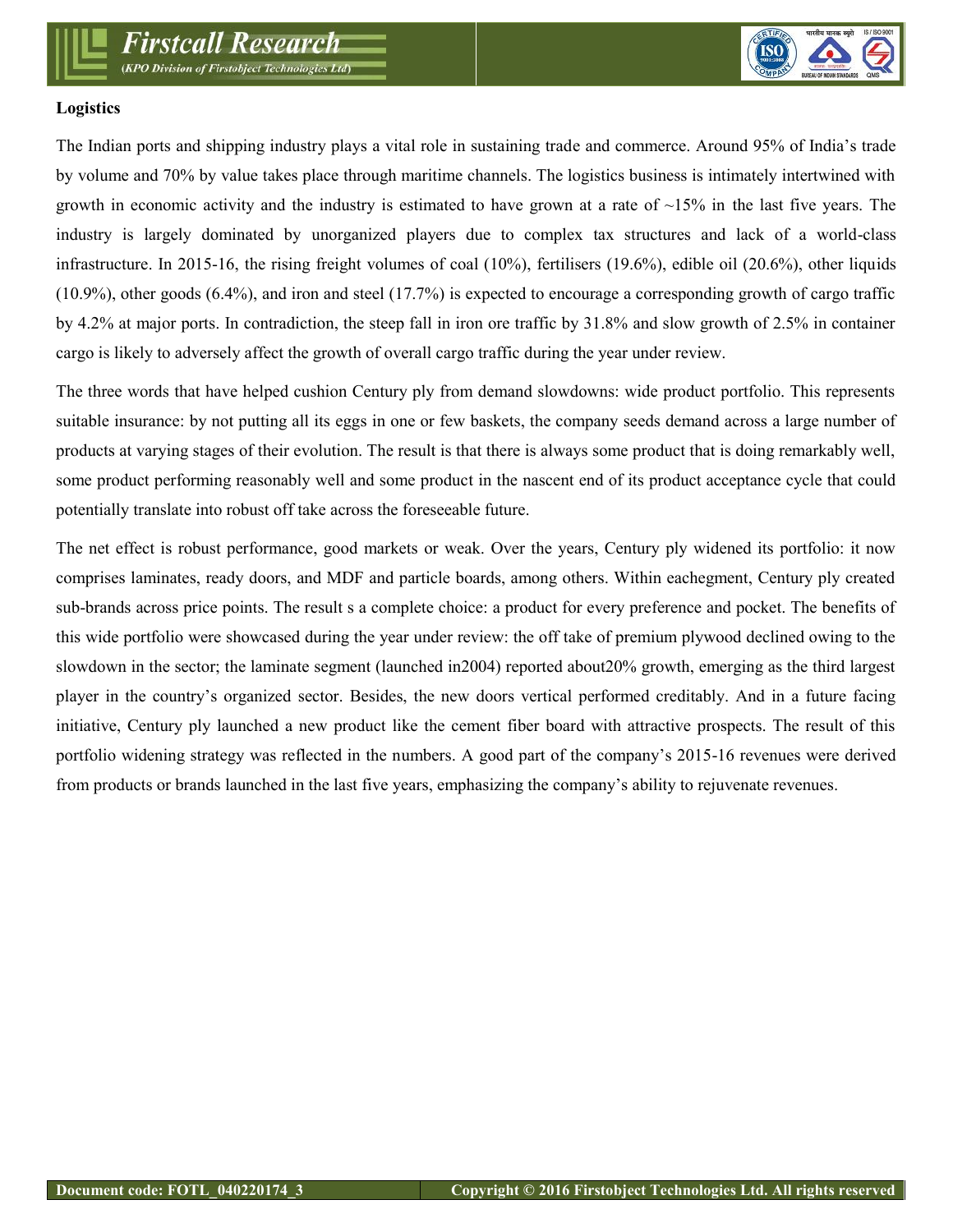

## **Disclosure Section**

The information and opinions in Firstcall Research was prepared by our analysts and it does not constitute an offer or solicitation for the purchase or sale of any financial instrument including any companies scrips or this is not an official confirmation of any transaction. The information contained herein is from publicly available secondary sources and data or other secondary sources believed to be reliable but we do not represent that it is accurate or complete and it should not be relied on as such. Firstcall Research or any of its affiliates shall not be in any way responsible for any loss or damage that may arise to any person from any inadvertent error in the information contained in this report. Firstcall Research and/ or its affiliates and/or employees will not be liable for the recipients' investment decision based on this document.

## **Analyst Certification**

The following analysts hereby state that their views about the companies and sectors are on best effort basis to the best of their knowledge. Unless otherwise stated, the individuals listed on the cover page of this report are research analysts. The analyst qualifications, sectors covered and their exposure if any are tabulated hereunder:

| Name of the Analyst   | Qualifications  | <b>Sectors</b><br>Covered | Exposure/Interest<br>to<br>company/sector<br>Under<br>Coverage in the<br>Current<br>Report |
|-----------------------|-----------------|---------------------------|--------------------------------------------------------------------------------------------|
| Dr.C.V.S.L. Kameswari | PGDCA.<br>M.Sc, | Pharma<br>$\&$            | No Interest/Exposure                                                                       |
|                       | M.B.A,          | Diversified               |                                                                                            |
|                       | Ph.D (Finance)  |                           |                                                                                            |
| U. Janaki Rao         | M.B.A           | Capital                   | No Interest/Exposure                                                                       |
|                       |                 | Goods                     |                                                                                            |
| <b>B.</b> Anil Kumar  | M.B.A           | Auto, IT $\&$             | No Interest/Exposure                                                                       |
|                       |                 | <b>FMCG</b>               |                                                                                            |
| G. Amarender          | M.B.A           | Diversified               | No Interest/Exposure                                                                       |
| M. Vijay              | M.B.A           | Diversified               | No Interest/Exposure                                                                       |
| CH. Shailaja          | M.B.A           | Diversified               | No Interest/Exposure                                                                       |

#### **Important Disclosures on Subject Companies**

In the next 3 months, neither Firstcall Research nor the Entity expects to receive or intends to seek compensation for any services from the company under the current analytical research coverage. Within the last 12 months, Firstcall Research has not received any compensation for its products and services from the company under the current coverage. Within the last 12 months, Firstcall Research has not provided or is providing any services to, or has any client relationship with, the company under current research coverage.

Within the last 12 months, Firstcall Research has neither provided or is providing any services to and/or in the past has not entered into an agreement to provide services or does not have a client relationship with the company under the research coverage.

Certain disclosures listed above are also for compliance with applicable regulations in various jurisdictions. Firstcall Research does not assign ratings of Buy, Hold or Sell to the stocks we cover. Overweight, Equal-weight, No-Weight and Underweight are not the equivalent of buy, hold and sell. Investors should carefully read the definitions of all weights used in Firstcall Research. In addition, since Firstcall Research contains more complete information concerning the analyst's views, investors should carefully read Firstcall Research, in its entirety, and not infer the contents from the weightages assigned alone. In any case, weightages (or research) should not be used or relied upon as investment advice.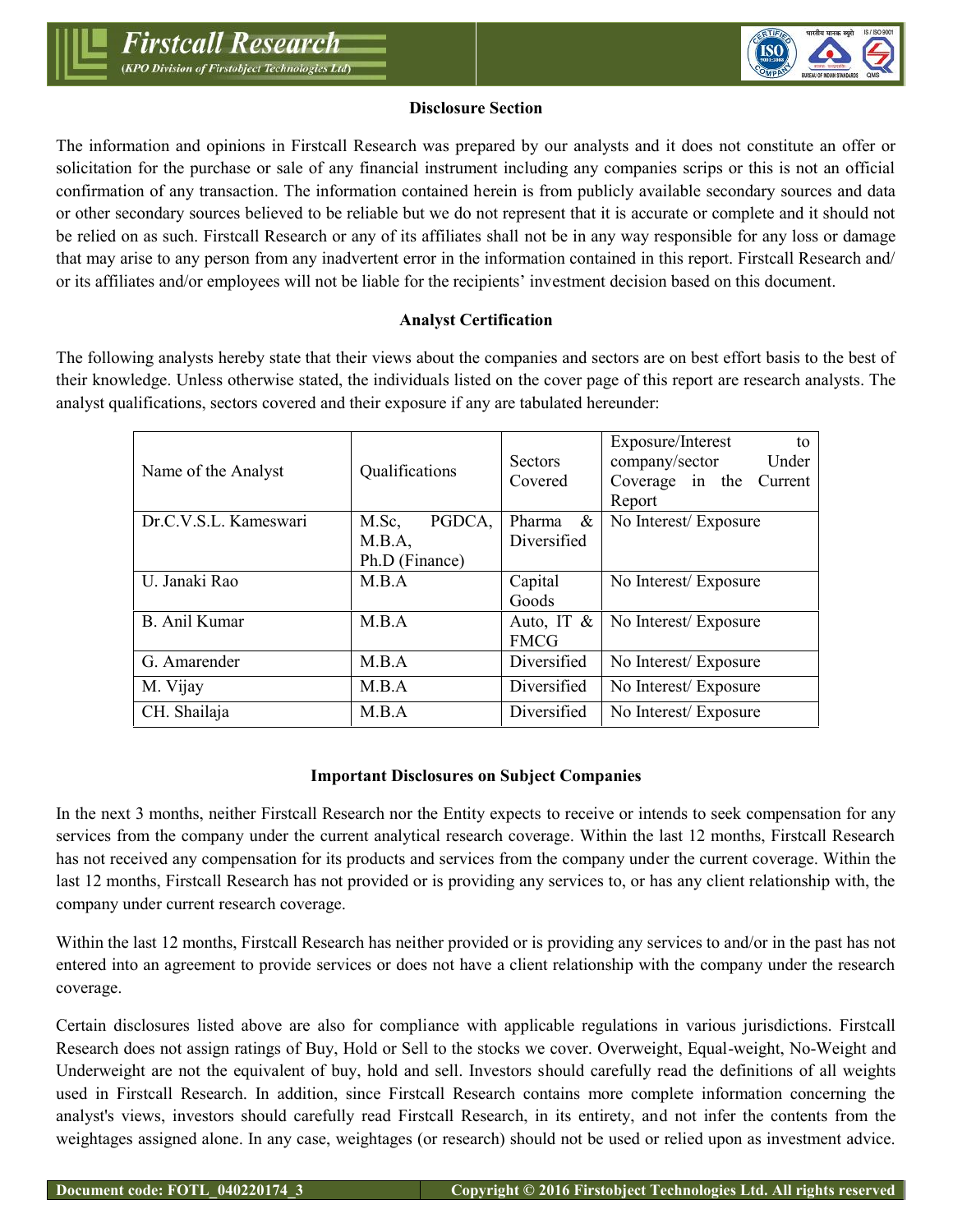

An investor's decision to buy or sell should depend on individual circumstances (such as the investor's own discretion, his ability of understanding the dynamics, existing holdings) and other considerations.

## **Analyst Stock Weights**

**Overweight (O):** The stock's total return is expected to exceed the average total return of the analyst's industry (or industry team's) coverage universe, on a risk-adjusted basis, over the next 12-18 months.

**Equal-weight (E):** The stock's total return is expected to be in line with the average total return of the analyst's industry (or industry team's) coverage universe, on a risk-adjusted basis, over the next 12-18 months.

**No-weight (NR):** Currently the analyst does not have adequate conviction about the stock's total return relative to the average total return of the analyst's industry (or industry team's) coverage universe, on a risk-adjusted basis, over the next 12-18 months.

**Underweight (U):** The stock's total return is expected to be below the average total return of the analyst's industry (or industry team's) coverage universe, on a risk-adjusted basis, over the next 12-18 months.

Unless otherwise specified, the weights included in Firstcall Research does not indicate any price targets. The statistical summaries of Firstcall Research will only indicate the direction of the industry perception of the analyst and the interpretations of analysts should be seen as statistical summaries of financial data of the companies with perceived industry direction in terms of weights.

Firstcall Research may not be distributed to the public media or quoted or used by the public media without the express written consent of Firstcall Research. The reports of Firstcall Research are for Information purposes only and is not to be construed as a recommendation or a solicitation to trade in any securities/instruments. Firstcall Research is not a brokerage and does not execute transactions for clients in the securities/instruments.

|                | <b>Firstcall Research - Overall Statement</b>                                                                                                                                                     |                          |
|----------------|---------------------------------------------------------------------------------------------------------------------------------------------------------------------------------------------------|--------------------------|
| S.No           | Particulars                                                                                                                                                                                       | Remarks                  |
| 1              | Comments on general trends in the securities market                                                                                                                                               | Full Compliance in Place |
| $\overline{2}$ | Discussion is broad based and also broad based indices                                                                                                                                            | Full Compliance in Place |
| 3              | Commentaries on economic, political or market conditions                                                                                                                                          | Full Compliance in Place |
| 4              | Periodic reports or other communications not for public appearance                                                                                                                                | Full Compliance in Place |
| 5              | The reports are statistical summaries of financial data of the companies as and where<br>applicable                                                                                               | Full Compliance in Place |
| 6              | Analysis relating to the sector concerned                                                                                                                                                         | Full Compliance in Place |
| $\overline{7}$ | No material is for public appearance                                                                                                                                                              | Full Compliance in Place |
| 8              | We are no intermediaries for anyone and neither our entity nor our analysts have any<br>interests in the reports                                                                                  | Full Compliance in Place |
| 9              | Our reports are password protected and contain all the required applicable disclosures                                                                                                            | Full Compliance in Place |
| 10             | Analysts as per the policy of the company are not entitled to take positions either for<br>trading or long term in the analytical view that they form as a part of their work                     | Full Compliance in Place |
| 11             | No conflict of interest and analysts are expected to maintain strict adherence to the<br>company rules and regulations.                                                                           | Full Compliance in Place |
| 12             | As a matter of policy no analyst will be allowed to do personal trading or deal and<br>even if they do so they have to disclose the same to the company and take prior<br>approval of the company | Full Compliance in Place |